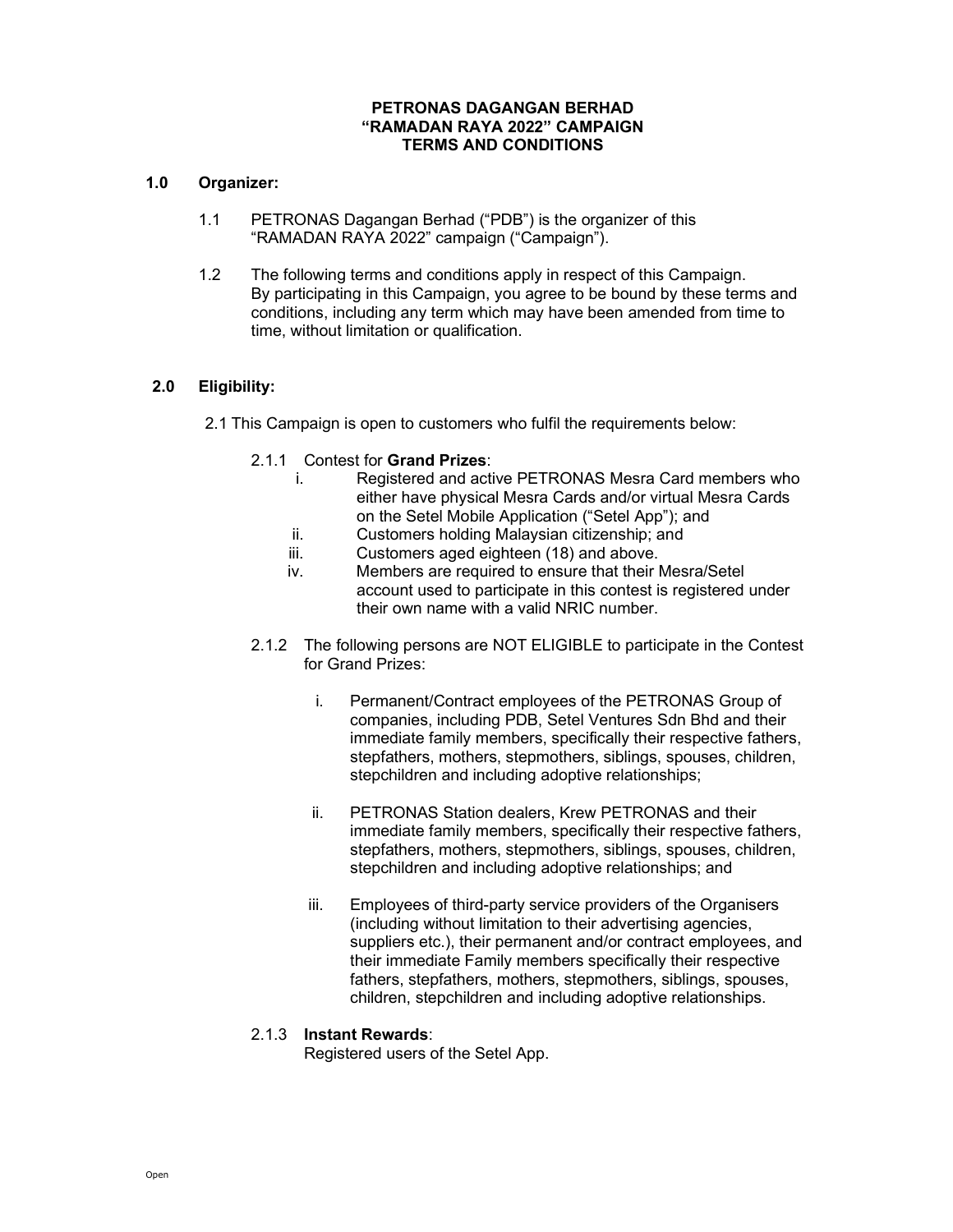- 2.2 Customers who fulfil all the aforementioned requirements shall be hereinafter referred to as "Participant" or "Participants".
- 2.3 In the event a Participant is found to be ineligible at any point of time during or after the Campaign Period as stated below, PDB reserves the right, at its sole discretion, to disqualify the said Participant and to cancel/withdraw/recall any prizes won by the Participant. If the said Participant has used or enjoyed the prize, the Participant agrees and undertakes to indemnify PDB for the costs of prize reward and PDB shall have the right to initiate any action it deems necessary against the said Participant.

## 3.0 Campaign Period:

Unless otherwise notified by PDB, the Campaign will be conducted from 8 April 2022 – 31 May 2022 ("Campaign Period"), both dates inclusive.

### 4.0 Campaign Rewards:

|                               | <b>Prizes</b>                                                                                 | <b>Total winners</b> |
|-------------------------------|-----------------------------------------------------------------------------------------------|----------------------|
| <b>Grand Prizes</b>           |                                                                                               |                      |
|                               | Cash prize/Duit Raya worth RM15,000                                                           | 4                    |
| First Prizes                  |                                                                                               |                      |
|                               | Tiarasa Escape: 2D1N All Inclusive stay worth RM5,000                                         | 4                    |
|                               | First Runner-up Prizes                                                                        |                      |
| Digi: iPhone 13 worth RM3,899 |                                                                                               | 4                    |
|                               |                                                                                               |                      |
|                               |                                                                                               |                      |
|                               | <b>Second Runner-up Prizes</b><br>Ikhlas Travel: Travel Package to Pulau Mabul and Kundasang, | $\mathcal{P}$        |
|                               | Sabah worth RM2,000.                                                                          |                      |
|                               | <b>Consolation Prizes</b>                                                                     |                      |
|                               | 1. Ruma: voucher worth RM2,500                                                                | 4                    |
|                               | 2. Pensonic: World Kitchen Smart Pot Voucher worth                                            | 10                   |
|                               | RM1,288                                                                                       |                      |
|                               | 3. Setel youcher worth RM200                                                                  | 200                  |
|                               | 4. Airasia: 50,000 airasia points                                                             | 10                   |
| 5.                            | Mercedes-Benz Malaysia: "Money Can't Buy" Roadtrip                                            | 10                   |
| 6.                            | Experience<br>Samsung: UV Sterilizer worth RM299                                              | 2                    |

### Instant Rewards (for Setel users)

- 1. Ikhlas: Up to 20% discount on Ramadhan and Syawal products i.e. Kurma, Baju Melayu, Baju Kurung etc on Ikhlas Shop (shop.ikhlas.com).
- 2. PRYSM: RM4 discount for every spend of minimum RM40 on PRYSM (petronasmerchandise.com).
- 3. Pensonic: RM700 discount voucher for Pensonic World Kitchen Smart Pot purchased on www.worldkitchenmalaysia.com.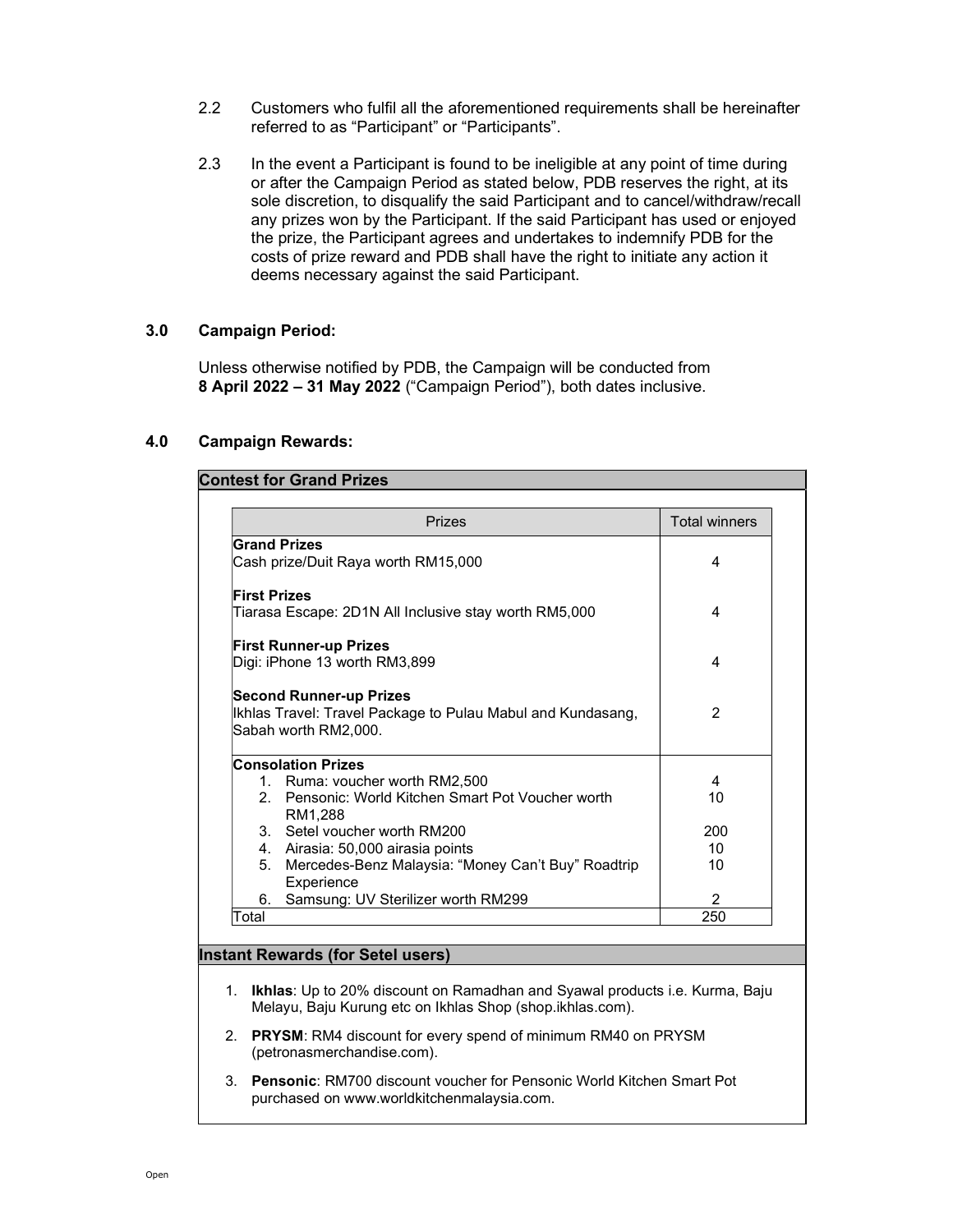- 4. KTS: e-voucher for mobile and gadgets worth RM30 (minimum purchase of RM600) via www.kts.my.
- 5. Digi:
	- i. Postpaid plan of RM48 with Free Mobile Samsung A02, 24 Months Contract, Free Calls and SMS, 40GB Data
	- ii. Postpaid plan of RM83 with Free Mobile Samsung A03, 24 Months Contract, Free Calls and SMS, 60GB Data
- 6. Lee Cooper Eyewear: 40% discount to be offered to your customers on Purchases of any Lee Cooper Eyewear nationwide.
- 7. Tealive: RM3 discount with min. RM10 purchase from Tealive located at Petronas stations only.
- 8. Setel voucher: redeem RM2 Setel voucher. No minimum spend/top-up required.
- 9. Habra Haute:10% off with minimum spend of RM100 via www.habra.com.my.
- 10. Oxwhite: RM10 off with minimum spend of RM60 at www.oxwhite.com.
- 11. Youbeli:10% off with minimum spend of RM100 via the Youbeli mobile app.

### 5.0 Campaign Mechanics:

5.1 To participate in the campaign, Participants are required to perform the following:

#### Contest for Grand Prizes

Spend minimum RM40 in a single transaction on:

- i. fuel (PETRONAS Primax 95 with Pro-Drive or PETRONAS Primax 97 with Pro-Race) and/or Deliver2Me (except cigarettes, LPG and non-royalty items), or
- ii. Kedai Mesra items (except cigarettes, LPG and non-royalty items)

via the Mesra card (physical or virtual via the Setel App) within the campaign period. Participants qualify for an entry per transaction spend for the grand prize draw.

### Instant Rewards

Spend minimum RM40 in a single transaction on:

- i. fuel (PETRONAS Primax 95 with Pro-Drive or PETRONAS Primax 97 with Pro-Race) and/or Deliver2Me, or
- ii. Kedai Mesra items

via the Setel App within the campaign period. Participants who transacts via Setel will unlock badges on the App for offers listed in the Instant Rewards section under "4.0 Campaign Rewards" as follows:

- 1. The first transaction of minimum RM40 will unlock the first "Instant Reward" badge.
- 2. A total of five (5) "Instant Reward" badges can be unlocked with each subsequent transaction of minimum RM40 for reward redemption.
- 3. A "Ramadan Raya Bonus" Badge will be unlocked once all five (5) "Instant Reward" badges are unlocked, revealing more offers.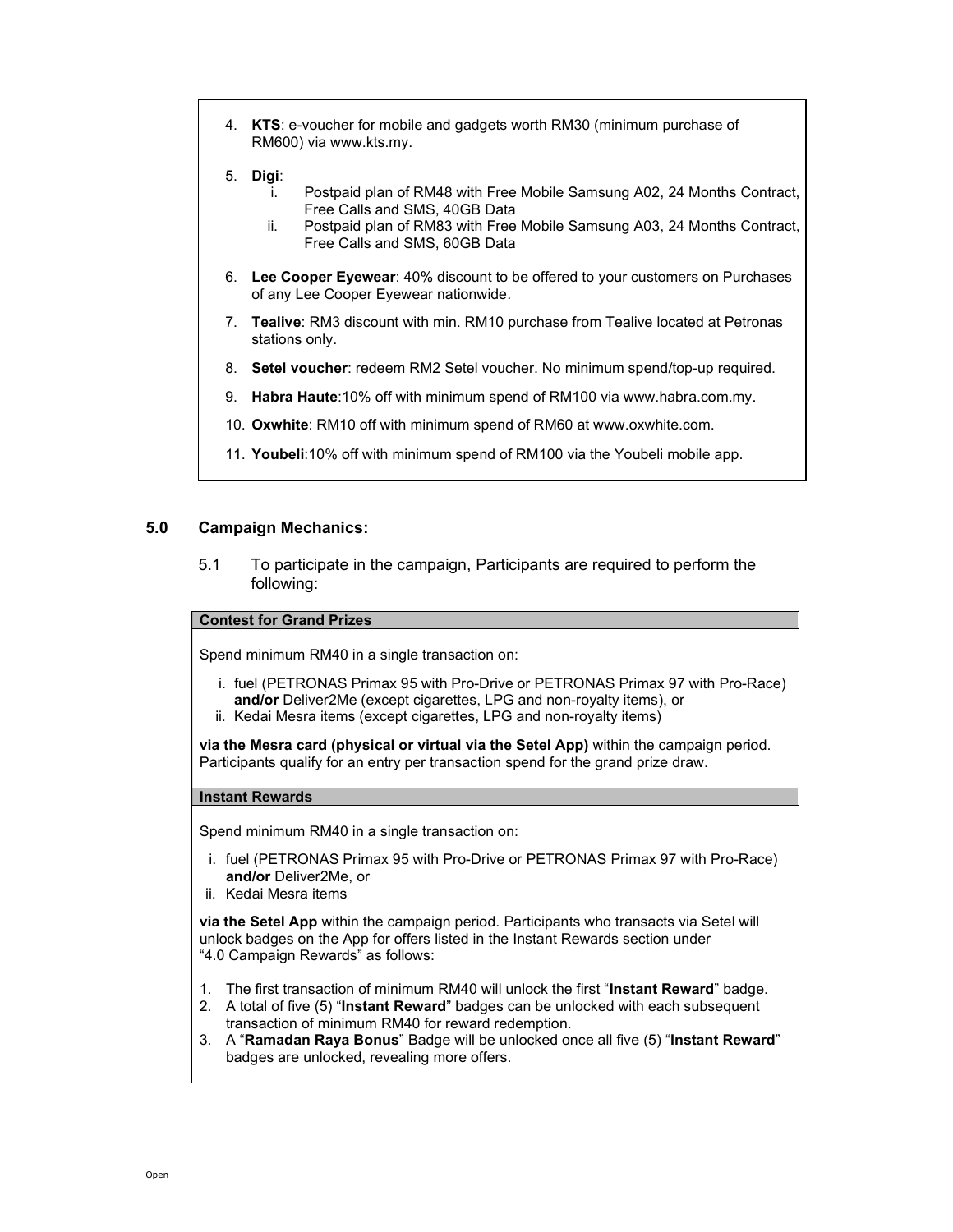- 5.2 Only valid transactions recorded in the Mesra/Setel system will be considered subject to meeting the criteria for the Campaign Mechanics.
- 5.3 In the event of any error, discrepancy or inaccuracy of any transaction recorded or form submitted, neither PDB nor Setel will be responsible for any issues that the Participants may face in relation to this Campaign.
- 5.4 At the end of the Campaign Period, winners will be selected by PDB via a computerized selection system, witnessed by the appointed authorized auditor. PDB's decision on all matters relating to this Campaign (including the selection of winners) shall be final and binding. No enquiries on winners' selection will be entertained.
- 5.5 Participants stand a higher chance to win the Grand Prizes with additional purchase, as each purchase contributes to one entry.
- 5.6 The winners will be contacted by PDB and verification will be conducted to qualify them to win their prizes.
- 5.7 Each Participant will only be entitled to win one (1) Grand Prize for this Campaign. Winner selection for the Grand Prizes will be conducted after the Campaign period.

# 6.0 Physical Mesra Card Replacement Entries

If, during the Campaign Period, Participant(s) swipe their existing Mesra Card for their purchase amount, but the Mesra Card was subsequently reported lost by the Participant(s), PDB will on a best effort basis ensure that the transactions from the reported lost/replaced Mesra Card are included and are eligible to be in the running for the Grand Prize and/or Instant Rewards, provided that the Participant(s) directly reports the loss of the old Mesra Card to MESRALINK at 1300-22-8888 and that the new Mesra Card has been registered by the Participant(s) within 48 hours from the time the old Mesra Card was reported as lost.

### 7.0 Miscellaneous:

- 7.1 The winners will be announced via PDB's website at www.mymesra.com.my and/or PDB's social media channels "Petronasbrands".
- 7.2 PDB reserves the right at any time, at its absolute discretion and without prior notice, to substitute any of the rewards with other items of similar or higher value.
- 7.3 PDB, its employees, its holding, subsidiary or affiliate companies, employees of the PETRONAS group of companies, and PETRONAS station dealers and participating partners shall not be liable to the Participant(s) or any other party for any loss or damage of whatsoever nature suffered by Participant(s) as a result of participation or non-participation in the Campaign or as a result of any act or omission on the part of PDB in connection with this Campaign.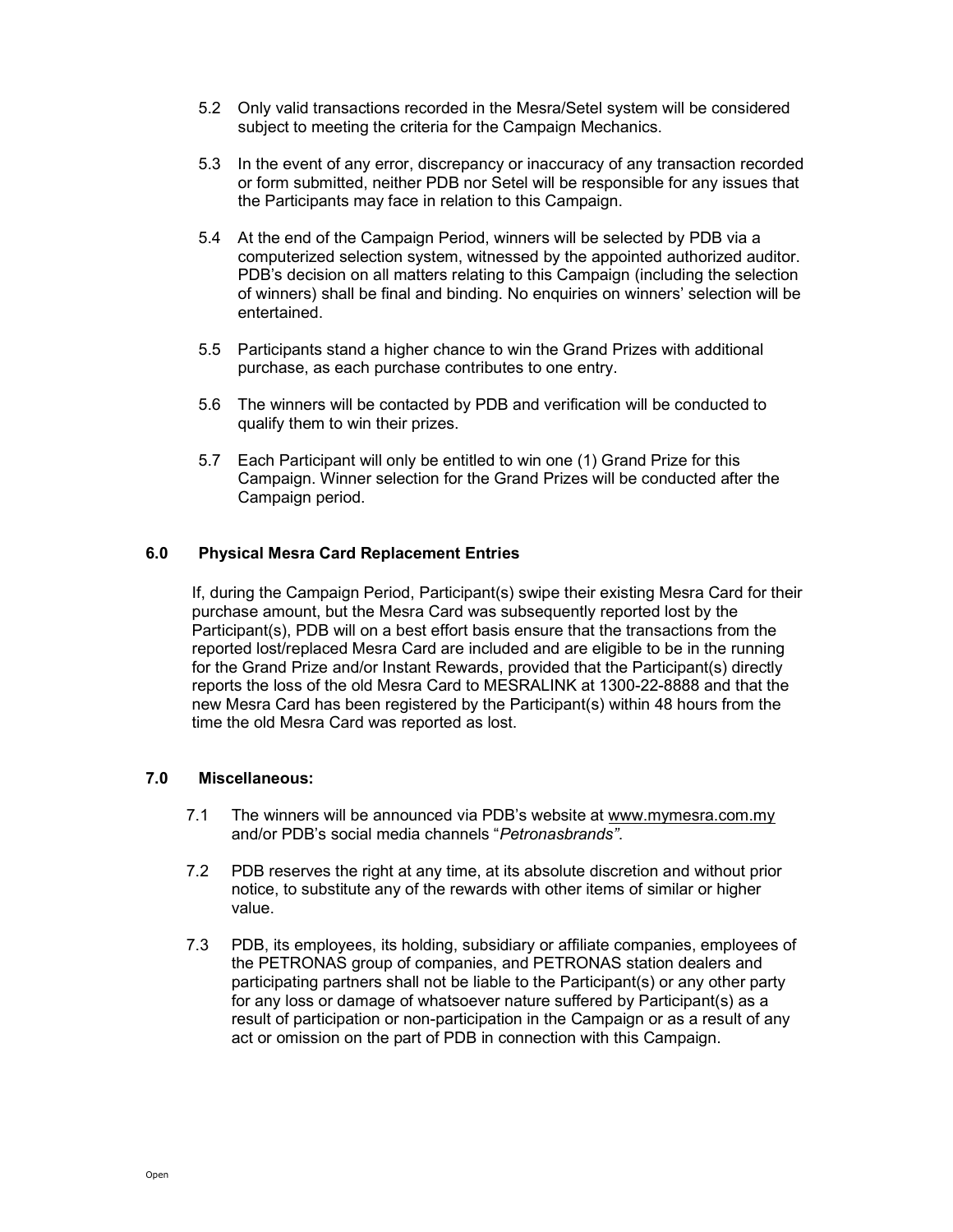- 7.4 By participating in the campaign the Participant(s) shall be deemed to have unconditionally accepted all the terms and conditions of this Campaign and the Participant(s) further: (i) agree to co-operate and comply with all of PDB's reasonable requests in connection with the Campaign; (ii) agree to the disclosure of, storage of, processing of and use of his personal details by PDB and its relevant service providers for the purpose of the organizing, promoting and conducting the Campaign; (iii) agree to the use of their names and photographs to be used for the purpose of organising, promoting and conducting the Campaign; and (iv) consent to receiving promotional, marketing and other publicity information from PDB from time to time.
- 7.5 The terms and conditions herein contained shall prevail over any provisions or representations contained in any brochure or other promotional materials advertised in respect of and/or pursuant to this Campaign.
- 7.6 PDB reserves the absolute right at any time without assigning any reasons to alter, modify, change or vary this Campaign's terms and conditions contained herein, wholly or in part at its absolute discretion. The Participant(s) may view the updated Campaign's terms and conditions at www.mymesra.com website.
- 7.7 PDB reserves the right to cancel, shorten, extend, suspend or terminate the Campaign at any time prior to the expiry of the Campaign Period without prior notice. For the avoidance of doubt, any cancellation, extension, suspension or termination of the Campaign at any time prior to the expiry of the Campaign Period shall not entitle the Participant(s) to claim any compensation from PDB for any and all losses or damages suffered or incurred by the Participant(s) as a result of the said cancellation, extension, suspension or termination.
- 7.8 PDB, its employees, its holding, subsidiary or affiliates companies, employees of the PETRONAS group of companies, and PETRONAS station dealers and participating partners shall not be liable for any default due to any act of natural calamities, war, riot, strike, lock out, industrial action, fire, flood, drought, storm or any event beyond their reasonable control.
- 7.9 These terms and conditions prevail over any provisions or representations contained in any brochure or other promotional materials advertised under this Campaign.
- 7.10 The Grand prizes will be fulfilled for the qualified winner(s) within ninety (90) days from the winner announcement date of the campaign.
- 7.11 All Grand Prizes must be claimed by the winners within six (6) months from the date of publication of the winners' names mentioned in Item 7.1 above. Grand Prizes are not exchangeable for cash or any other items or packages. Winners are not allowed to claim for the Grand Prizes after the period of time stated in this clause.
- 7.12 Fulfillment of Instant Rewards would be executed by our partners & subjected to their respective terms & conditions.
- 7.13 All costs, fees and/or expenses incurred or to be incurred by the winners in relation to the Campaign and/ or claim of the Grand Prizes, which shall include but not be limited to the cost of transportations, accommodation, meals, personal costs and/or other costs, are the sole responsibility of the winners.